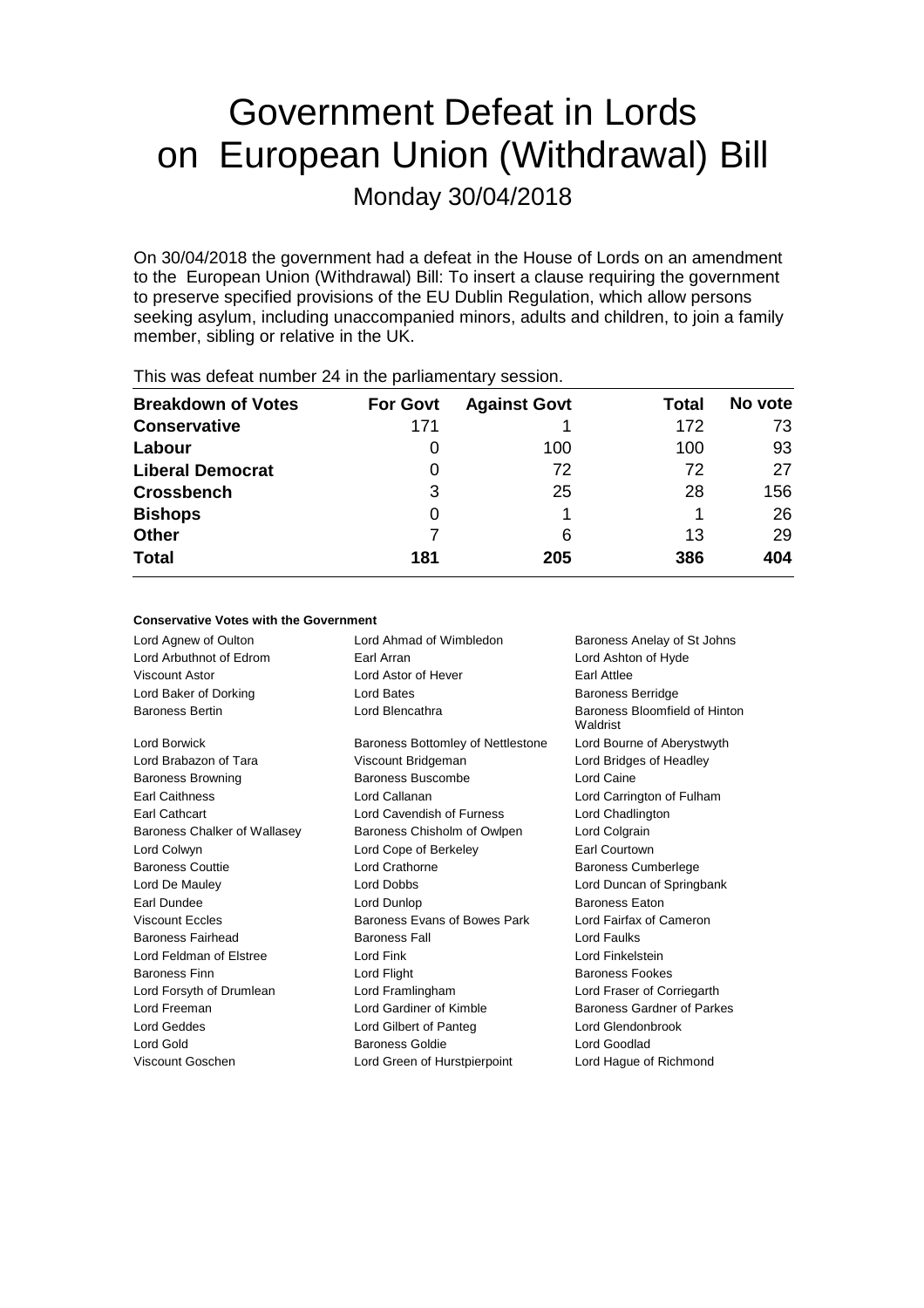Lord Hamilton of Epsom Baroness Harding of Winscombe Lord Hayward Baroness Helic Lord Henley Lord Hill of Oareford Baroness Hodgson of Abinger Lord Hodgson of Astley Abbotts Lord Holmes of Richmond Lord Horam Lord Howard of Lympne Lord Howard of Rising Earl Howe Lord Howell of Guildford Lord Hunt of Wirral Lord James of Blackheath Baroness Jenkin of Kennington Lord Keen of Elie Lord King of Bridgwater Lord Kirkhope of Harrogate Lord Lamont of Lerwick Lord Lang of Monkton **Lord Leigh of Hurley** Lord Lexden Earl Lindsay Lord Lingfield Earl Liverpool Lord Livingston of Parkhead Marquess of Lothian Lord Lucas Lord Lupton Lord MacGregor of Pulham Market Lord Mackay of Clashfern Lord Magan of Castletown **Lord Mancroft Baroness Manzoor** Baroness Manzoor Lord Marland Lord Maude of Horsham Baroness McGregor-Smith Lord McInnes of Kilwinning **Baroness Mone Duke of Montrose** Baroness Morris of Bolton Lord Nash Baroness Neville-Jones Baroness Noakes Lord Northbrook Lord Norton of Louth Lord O'Shaughnessy **Baroness O'Cathain** Baroness Pidding Lord Polak Lord Popat Lord Porter of Spalding Lord Price **Lord Rana Communist Lord Rana** Baroness Rawlings Baroness Redfern Lord Renfrew of Kaimsthorn Lord Ribeiro Viscount Ridley **Communist Contract Contract Contract Contract Contract Contract Contract Contract Contract Contract Contract Contract Contract Contract Contract Contract Contract Contract Contract Contract Contract Contra** Lord Rotherwick Lord Ryder of Wensum Lord Sassoon Baroness Scott of Bybrook Baroness Seccombe Earl Selborne Lord Selkirk of Douglas **Baroness Shackleton of Belgravia** Lord Sherbourne of Didsbury Lord Shinkwin Earl Shrewsbury Lord Skelmersdale Lord Smith of Hindhead Lord Spicer Baroness Stedman-Scott Lord Strathclyde **Baroness Sugg Lord Suri** Lord Taylor of Holbeach Lord Trefgarne Viscount Trenchard Lord True **Contains Community** Viscount Ullswater **Baroness Vere of Norbiton** Baroness Verma Lord Waldegrave of North Hill Lord Wasserman Baroness Wilcox **Baroness Williams of Trafford** Lord Wolfson of Aspley Guise Baroness Wyld **Lord Young of Cookham** Viscount Younger of Leckie

Baroness Neville-Rolfe **Baroness Newlove** Baroness Newlove **Baroness Nicholson of Winterbourne** 

**Conservative Votes against the Government** Baroness Wheatcroft

#### **Labour Votes with the Government**

## **Labour Votes against the Government**

Baroness Andrews Lord Bach Baroness Bakewell Lord Bassam of Brighton Lord Beecham Lord Berkeley Baroness Blackstone Baroness Blood Lord Boateng Lord Bradley Lord Brennan Lord Browne of Ladyton Lord Campbell-Savours Lord Cashman Baroness Chakrabarti Lord Collins of Highbury **Baroness Corston** Baroness Crawley Lord Desai **Baroness Donaghy** Baroness Donaghy Baroness Drake Lord Drayson Lord Dubs Lord Elder Lord Faulkner of Worcester **Lord Foulkes of Cumnock** Baroness Gale Baroness Golding Lord Goldsmith Lord Gordon of Strathblane Baroness Goudie Lord Hain Viscount Hanworth Baroness Healy of Primrose Hill Baroness Hilton of Eggardon Baroness Hollis of Heigham Lord Howarth of Newport Lord Hunt of Kings Heath Lord Hunt of Chesterton Baroness Jay of Paddington **Lord Jones** Baroness Jones of Whitchurch Lord Jordan Lord Judd Lord Kennedy of Southwark

Baroness Adams of Craigielea Lord Adonis Lord Annual Lord Alli

Lord Haskel **Lord Haworth Baroness Hayter of Kentish Town**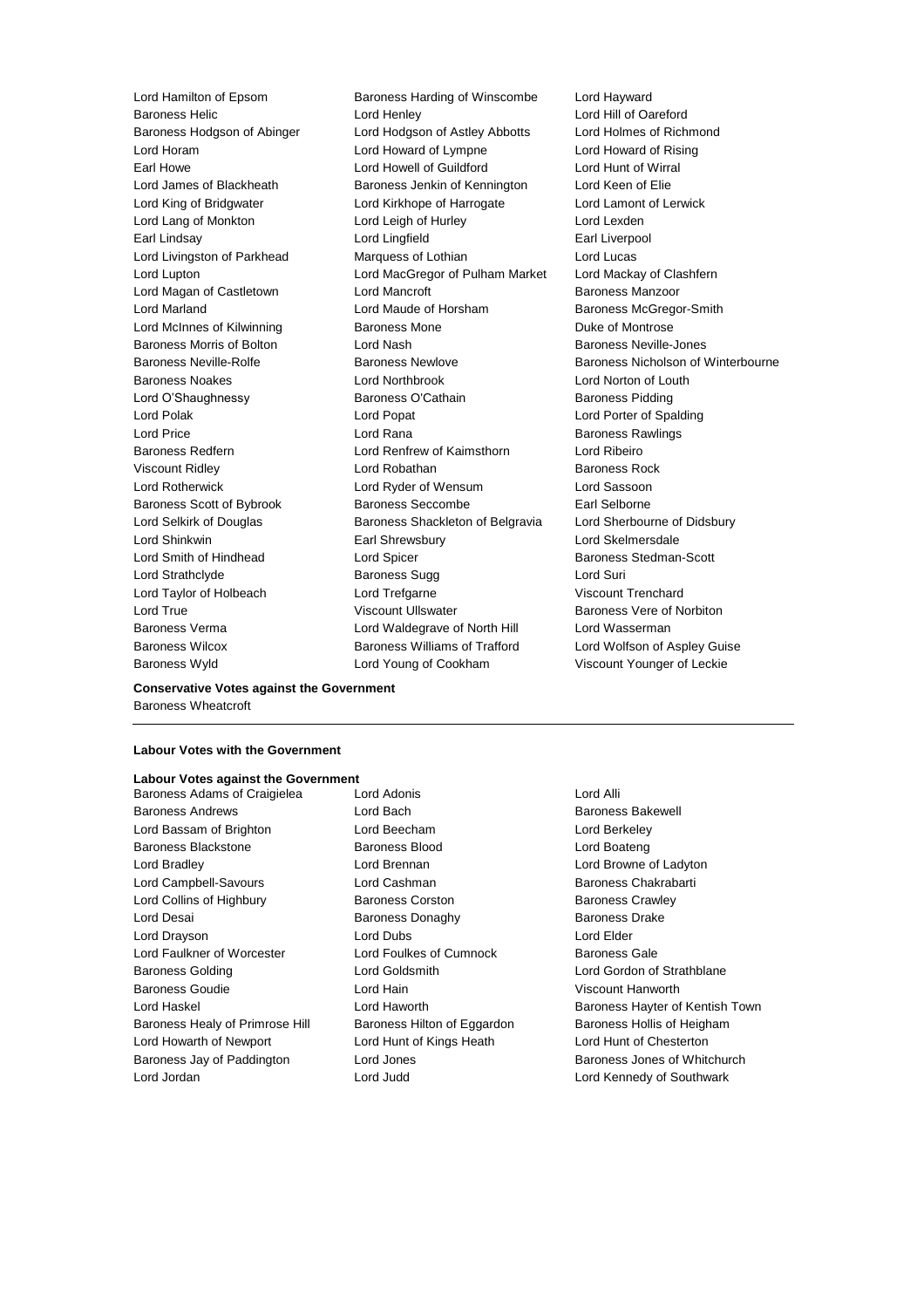- Baroness Kennedy of The Shaws Baroness Kennedy of Cradley Baroness Kingsmill<br>Baroness Kinnock of Holyhead Lord Kinnock Cradley Lord Knight of Weymouth Baroness Kinnock of Holyhead Lord Kinnock<br>Lord Lea of Crondall Lord Lord Lennie Lord Liddle **Baroness Lister of Burtersett** Baroness Massey of Darwen Lord Maxton **Lord McAvoy Consumers** Lord McAvoy **Baroness McDonagh** Baroness McIntosh of Hudnall Lord McKenzie of Luton Lord Monks Baroness Morgan of Huyton Lord Morgan **Baroness Morris of Yardley** Lord Murphy of Torfaen **Baroness Pitkeathley** Lord Prescott Baroness Primarolo **Baroness Prosser Baroness Prosser** Lord Puttnam Lord Radice Lord Reid of Cardowan Lord Robertson of Port Ellen Lord Rooker **Baroness Royall of Blaisdon** Lord Sawyer Baroness Sherlock **Baroness Smith of Basildon** Lord Soley Baroness Taylor of Bolton **Baroness Thornton** Lord Tomlinson Lord Touhig **Lord Tunnicliffe Baroness Warwick of Undercliffe Baroness Warwick of Undercliffe** Lord Watson of Invergowrie **Lord Watts Conserverse Example 2** Baroness Wheeler Baroness Whitaker **Lord Whitty Communist Communist Communist Communist Communist Communist Communist Communist Communist Communist Communist Communist Communist Communist Communist Communist Communist Communist Communist** Lord Young of Norwood Green
	-
- Baroness Liddell of Coatdyke

#### **Liberal Democrat Votes with the Government**

#### **Liberal Democrat Votes against the Government**

| Lord Addington                                | Lord Alderdice                      | Lord Allan of Hallam               |  |
|-----------------------------------------------|-------------------------------------|------------------------------------|--|
| Baroness Bakewell of Hardington<br>Mandeville | Lord Beith                          | Baroness Bonham-Carter of Yarnbury |  |
| <b>Baroness Brinton</b>                       | Lord Bruce of Bennachie             | <b>Lord Burnett</b>                |  |
| <b>Baroness Burt of Solihull</b>              | Lord Campbell of Pittenweem         | Lord Chidgey                       |  |
| Lord Clement-Jones                            | Lord Cotter                         | Lord Dholakia                      |  |
| Baroness Falkner of Margravine                | <b>Baroness Featherstone</b>        | Lord Foster of Bath                |  |
| Lord Fox                                      | Baroness Garden of Frognal          | Lord German                        |  |
| Earl Glasgow                                  | Lord Goddard of Stockport           | <b>Baroness Grender</b>            |  |
| <b>Baroness Hamwee</b>                        | Baroness Harris of Richmond         | <b>Baroness Humphreys</b>          |  |
| Baroness Janke                                | <b>Baroness Jolly</b>               | Lord Jones of Cheltenham           |  |
| Lord Kirkwood of Kirkhope                     | Baroness Kramer                     | Lord Lee of Trafford               |  |
| <b>Baroness Ludford</b>                       | Baroness Maddock                    | Lord Marks of Henley-on-Thames     |  |
| Lord McNally                                  | Baroness Miller of Chilthorne Domer | Lord Newby                         |  |
| <b>Baroness Northover</b>                     | Lord Paddick                        | <b>Baroness Parminter</b>          |  |
| <b>Baroness Pinnock</b>                       | Lord Purvis of Tweed                | Baroness Randerson                 |  |
| Lord Razzall                                  | Lord Redesdale                      | Lord Roberts of Llandudno          |  |
| Baroness Scott of Needham Market              | Lord Scriven                        | Baroness Sheehan                   |  |
| Lord Shipley                                  | Lord Shutt of Greetland             | Baroness Smith of Newnham          |  |
| Lord Steel of Aikwood                         | Lord Stoneham of Droxford           | <b>Lord Storey</b>                 |  |
| Lord Strasburger                              | Lord Stunell                        | <b>Baroness Suttie</b>             |  |
| Lord Taverne                                  | Lord Taylor of Goss Moor            | Lord Teverson                      |  |
| Lord Thomas of Gresford                       | Lord Tope                           | Baroness Tyler of Enfield          |  |
| Lord Tyler                                    | Lord Wallace of Saltaire            | Lord Wallace of Tankerness         |  |
| <b>Baroness Walmsley</b>                      | Lord Willis of Knaresborough        | Lord Wrigglesworth                 |  |
|                                               |                                     |                                    |  |

#### **Crossbench Votes with the Government** Lord Bew Earl Hay of Kinnoull Lord Thurlow

| <b>Crossbench Votes against the Government</b> |                              |  |  |  |
|------------------------------------------------|------------------------------|--|--|--|
| Lord Aberdare                                  | Lord Alton of Liverpool      |  |  |  |
| Baroness Brown of Cambridge                    | <b>Baroness Butler-Sloss</b> |  |  |  |
| Earl Clancarty                                 | Baroness D'Souza             |  |  |  |
| Lord Freyberg                                  | Baroness Grey-Thompson       |  |  |  |
| Lord Hope of Craighead                         | Baroness Howe of Idlicote    |  |  |  |
|                                                |                              |  |  |  |

Lord Bilimoria Lord Carlile of Berriew Lord Dykes Lord Hannay of Chiswick Lord Hylton